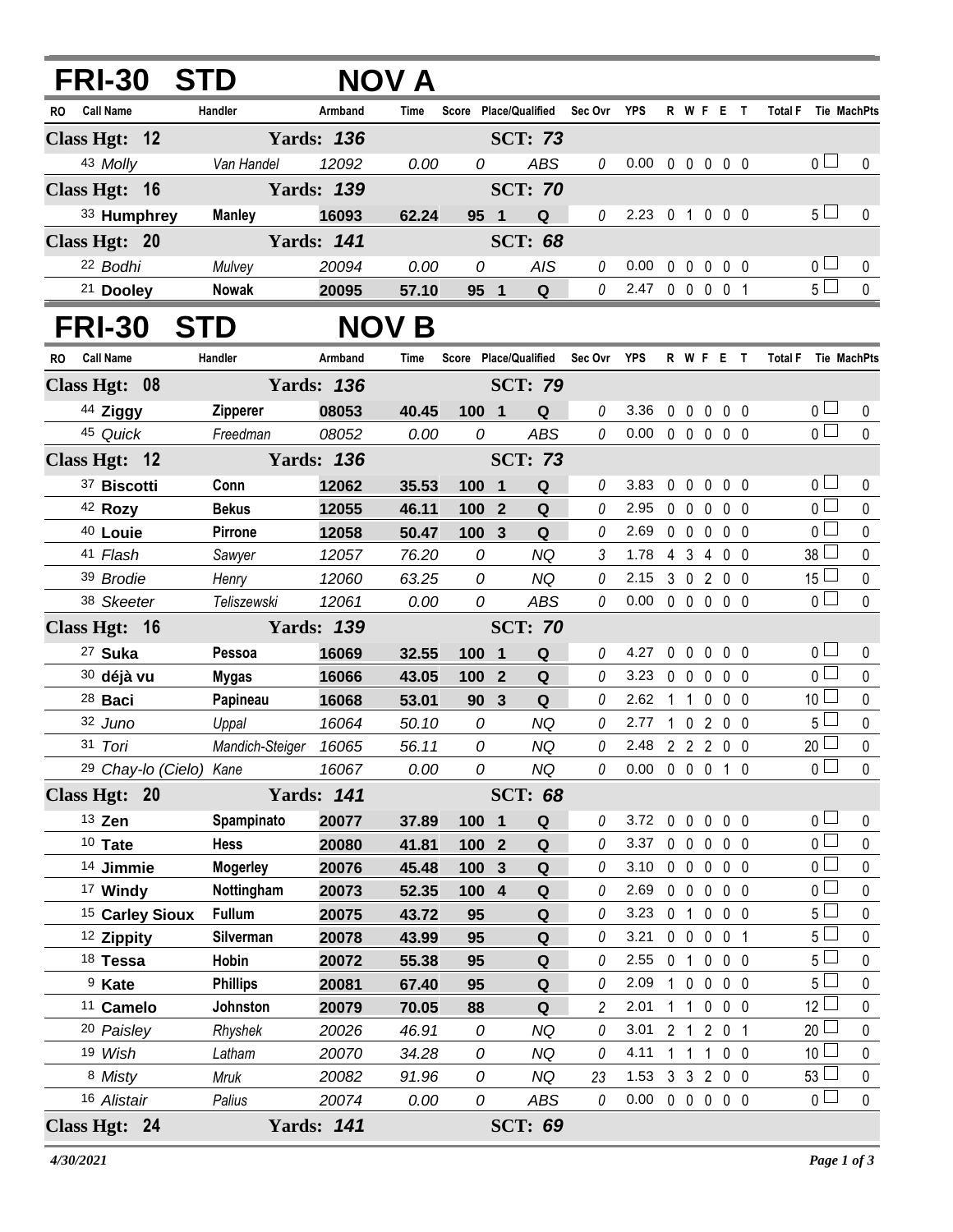| <sup>2</sup> Adele            | Kalko           | 24088             | 0.00         | 0       | AIS                          | 0           | 0.00                       | $\mathbf{0}$ | $\mathbf{0}$      | $\mathbf 0$              | $0\quad 0$     | 0 l                           | 0           |
|-------------------------------|-----------------|-------------------|--------------|---------|------------------------------|-------------|----------------------------|--------------|-------------------|--------------------------|----------------|-------------------------------|-------------|
| <sup>6</sup> Grizzly          | O'Brien         | 24084             | 40.55        | 100     | Q<br>$\overline{\mathbf{1}}$ | 0           | 3.48                       |              | $0\quad 0$        | $\mathbf{0}$             | 0 <sub>0</sub> | 0 <sup>1</sup>                | $\mathbf 0$ |
| <sup>4</sup> Xan              | <b>Beiser</b>   | 24086             | 48.52        | 100     | $\mathbf Q$<br>$\mathbf{2}$  | 0           | 2.91                       |              | $0\quad 0$        | $\mathbf 0$              | $0\quad 0$     | 0 <sub>0</sub>                | $\pmb{0}$   |
| <sup>3</sup> Denver           | Nicholson       | 24087             | 44.50        | 90      | $\overline{3}$<br>Q          | 0           | 3.17                       | $\mathbf 1$  | $\overline{1}$    | $\mathbf 0$              | 0 <sub>0</sub> | 10 <sup>1</sup>               | $\mathbf 0$ |
| 7 Tilt                        | Main            | 24083             | 42.29        | 0       | <b>NQ</b>                    | 0           | 3.33                       |              | $0 \t0 \t1$       |                          | $0\quad 0$     | 0 <sub>1</sub>                | $\pmb{0}$   |
| <sup>5</sup> Zoomie           | List            | 24085             | 0.00         | 0       | <b>NQ</b>                    | 0           | 0.00                       |              |                   | 0 0 0 0 1                |                | 5 <sup>1</sup>                | $\pmb{0}$   |
| Class Hgt: 24C                |                 | <b>Yards: 141</b> |              |         | <b>SCT: 68</b>               |             |                            |              |                   |                          |                |                               |             |
| <sup>1</sup> Mister           | Mosner          | 24C091            | 0.00         | 0       | <b>ABS</b>                   | 0           | $0.00 \t0 \t0 \t0 \t0 \t0$ |              |                   |                          |                | 0 <sub>l</sub>                | 0           |
| <b>FRI-30</b>                 | STD             |                   | <b>OPEN</b>  |         |                              |             |                            |              |                   |                          |                |                               |             |
| <b>Call Name</b><br><b>RO</b> | Handler         | Armband           | Time         |         | Score Place/Qualified        | Sec Ovr YPS |                            |              |                   | R W F E T                |                | <b>Total F</b><br>Tie MachPts |             |
| Class Hgt: 12                 |                 | <b>Yards: 155</b> |              |         | <b>SCT: 71</b>               |             |                            |              |                   |                          |                |                               |             |
| 19 Jesse                      | <b>Stollery</b> | 12022             | 54.23        | 95      | $\overline{\mathbf{1}}$<br>Q | $\theta$    | 2.86                       | 1            |                   | $0\quad 0\quad 0\quad 0$ |                | 5 <sub>1</sub>                | 0           |
| 22 Maverick                   | Edel            | 12019             | 77.23        | 0       | <b>NQ</b>                    | 6           | 2.01                       |              | 2 <sub>1</sub>    | $\mathbf 1$              | 0 <sub>0</sub> | 27                            | $\mathbf 0$ |
| 21 Ezra                       | Epstein         | 12020             | 80.28        | 0       | <b>NQ</b>                    | 9           | 1.93                       |              | $0\quad 0\quad 0$ |                          | $0\quad 0$     | $18 \Box$                     | $\pmb{0}$   |
| 18 Gotcha!                    | <b>Matthews</b> | 12023             | 0.00         | 0       | <b>NQ</b>                    | 0           | 0.00                       |              | $0\quad 0\quad 0$ |                          | 1 0            | 0 l                           | $\mathbf 0$ |
| <sup>20</sup> Bandit          | Van Handel      | 12021             | 0.00         | 0       | <b>ABS</b>                   | 0           | 0.00                       |              |                   | 00000                    |                | 0 <sup>1</sup>                | $\mathbf 0$ |
| Class Hgt: 16                 |                 | <b>Yards: 158</b> |              |         | <b>SCT: 68</b>               |             |                            |              |                   |                          |                |                               |             |
| <sup>17</sup> Sweep           | Wurst           | 16026             | 46.92        | 95      | Q<br>$\blacksquare$          | 0           | 3.37                       |              | 0 <sub>1</sub>    | $0\quad 0\quad 0$        |                | 5 <sup>1</sup>                | 0           |
| 16 Jack                       | Jaffe           | 16063             | 57.09        | 0       | <b>NQ</b>                    | $\theta$    | 2.77                       |              |                   | 2 0 1 0 1                |                | $15 \Box$                     | $\mathbf 0$ |
| Class Hgt: 20                 |                 | <b>Yards: 161</b> |              |         | <b>SCT: 66</b>               |             |                            |              |                   |                          |                |                               |             |
| 8 Jem                         | <b>Samuels</b>  | 20033             | 49.60        | 95      | Q<br>$\overline{\mathbf{1}}$ | 0           | 3.25                       | 1            |                   | $0\ 0\ 0\ 0$             |                | 5 <sup>1</sup>                | 0           |
| 10 Rylee                      | <b>Russo</b>    | 20031             | 57.29        | 95 2    | Q                            | 0           | 2.81                       | $\mathbf 1$  |                   | 0 0 0 0                  |                | 5 <sub>1</sub>                | $\pmb{0}$   |
| 13 Woody                      | Gibbons         | 20028             | 45.28        | 0       | <b>NQ</b>                    | 0           | 3.56                       |              |                   | 1 3 2 0 0                |                | 20                            | 0           |
| 12 Colbie                     | Williams        | 20029             | 86.19        | 0       | <b>NQ</b>                    | 20          | 1.87                       |              | 4 1               | $\mathbf{1}$             | $0\quad 0$     | 65                            | $\pmb{0}$   |
| 11 Lacey                      | Quaglietta      | 20030             | 78.50        | 0       | <b>NQ</b>                    | 12          | 2.05                       |              | $2\quad0$         | $\mathbf 0$              | $0\quad 0$     | 34                            | 0           |
| <sup>9</sup> Fiona            | Baumann         | 20032             | 75.86        | 0       | <b>NQ</b>                    | 9           | 2.12                       |              | $3 \quad 1$       | 200                      |                | 38 <sup>1</sup>               | $\pmb{0}$   |
| <sup>6</sup> Carina           | Johnston        | 20035             | 60.87        | 0       | <b>NQ</b>                    | 0           | 2.64                       |              | $0\quad 0$        | $\overline{1}$           | $0\quad 0$     | $\mathbf{0}$                  | 0           |
| 5 Indy                        | <b>Browne</b>   | 20036             | 84.36        | 0       | <b>NQ</b>                    | 18          | 1.91                       |              |                   | 2 3 1 0 0                |                | 61                            | $\pmb{0}$   |
| 7 Trixie                      | Hughes          | 20034             | 0.00         | 0       | ABS                          | 0           | 0.00                       |              |                   | 0 0 0 0 0                |                | $\overline{0}$                | 0           |
| 4 Quest                       | Duran           | 20071             | 0.00         | 0       | ABS                          | 0           | 0.00                       |              |                   | 0 0 0 0 0                |                | $\overline{0}$                | $\mathbf 0$ |
| Class Hgt: 24                 |                 | <b>Yards: 161</b> |              |         | <b>SCT: 68</b>               |             |                            |              |                   |                          |                |                               |             |
| <sup>3</sup> Dilly-Dilly      | Schwartz        | 24039             | 97.20        | 0       | NQ                           | 29          | 1.66                       |              |                   | 4 1 2 0 0                |                | $83 -$                        | 0           |
| <sup>2</sup> Najee            | Blackstone      | 24089             | 0.00         | 0       | <b>ABS</b>                   | 0           | 0.00                       |              |                   | 00000                    |                | 0 <sup>2</sup>                | $\pmb{0}$   |
| <sup>1</sup> Shamrock         | Damon           | 24090             | 0.00         | 0       | ABS                          | 0           | $0.00 \t0 \t0 \t0 \t0 \t0$ |              |                   |                          |                | $0 -$                         | $\pmb{0}$   |
| <b>FRI-30</b>                 | <b>STD</b>      |                   | <b>NOV P</b> |         |                              |             |                            |              |                   |                          |                |                               |             |
| <b>Call Name</b><br><b>RO</b> | Handler         | Armband           | Time         |         | Score Place/Qualified        | Sec Ovr     | YPS                        |              |                   | R W F E T                |                | <b>Total F</b><br>Tie MachPts |             |
| Class Hgt: 08                 |                 | <b>Yards: 136</b> |              |         | <b>SCT: 78</b>               |             |                            |              |                   |                          |                |                               |             |
| 46 Lola                       | Wislar          | 08041             | 74.79        | 0       | NQ                           | 0           | 1.82 0 1 2 0 1             |              |                   |                          |                | 10 <sup>1</sup>               | 0           |
| Class Hgt: 16                 |                 | <b>Yards: 141</b> |              |         | <b>SCT: 73</b>               |             |                            |              |                   |                          |                |                               |             |
| 34 Walker                     | <b>Williams</b> | 16046             | 50.56        | $100$ 1 | Q                            | 0           | 2.79                       |              |                   | 0 0 0 0 0                |                | 0 <sub>1</sub>                | 0           |
| 35 Gia                        | Gelsinger       | 16045             | 44.25        | 95 2    | Q                            | $\theta$    | 3.19                       |              | $1\quad0$         | $0\quad 0\quad 0$        |                | 5 L                           | $\pmb{0}$   |
| 36 Harlow                     | Unangst         | 16044             | 0.00         | 0       | <b>ABS</b>                   | 0           | 0.00                       |              |                   | 00000                    |                | $0-$                          | $\pmb{0}$   |
| Class Hgt: 20                 |                 | <b>Yards: 141</b> |              |         | <b>SCT: 74</b>               |             |                            |              |                   |                          |                |                               |             |